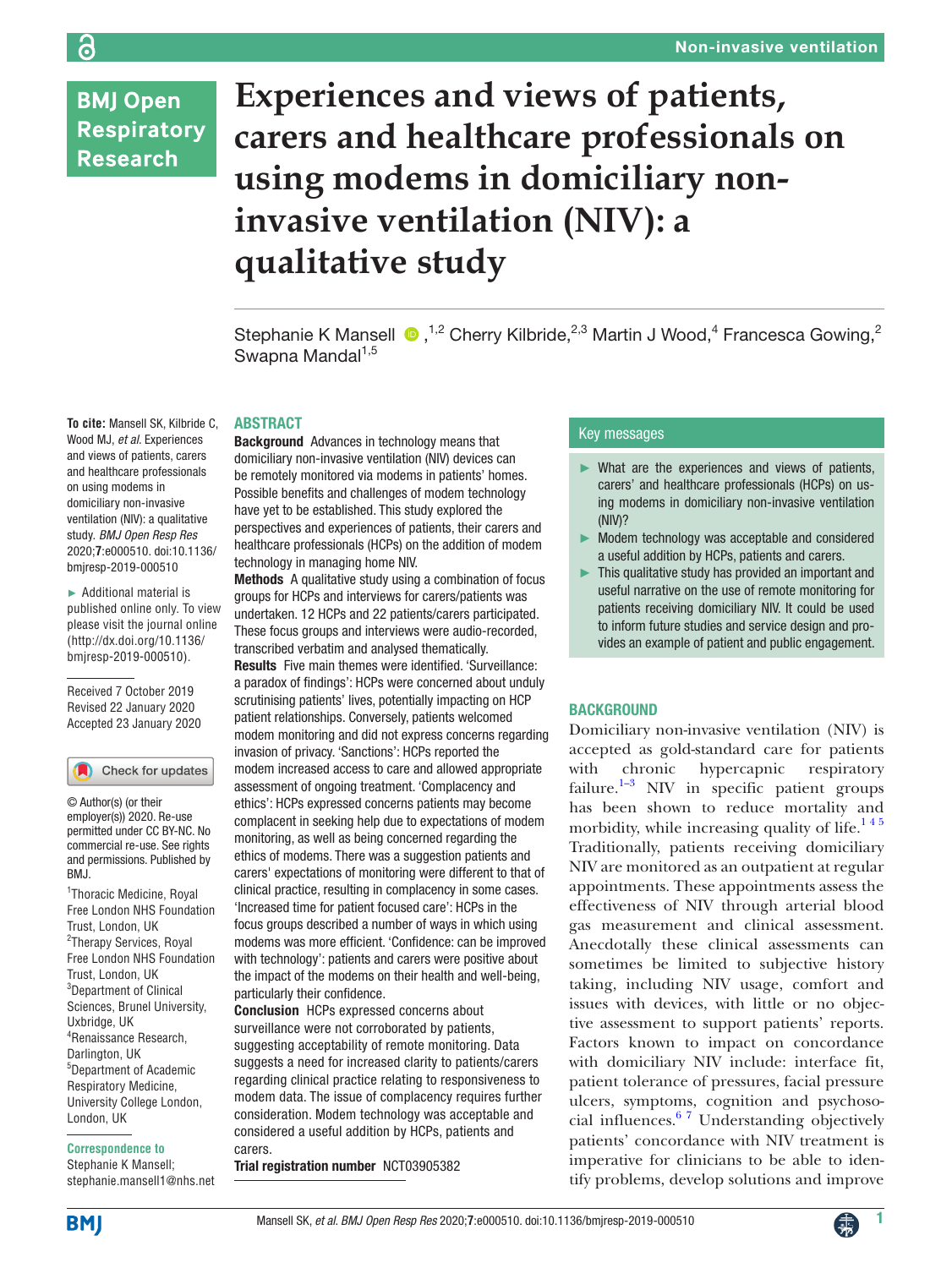patient concordance for the achievement of best treatment outcomes.

One method of assessing patient NIV use is analysing data stored by the patient's ventilator, the available data depends on the specific manufacturer. Typically estimated parameters available are: tidal volume, leak, respiratory rate, minute ventilation, patient triggered breaths, achieved pressures and patient compliance. Records can be downloaded from secure data cards into the manufacturers' software for clinicians to then access and interpret or data can be viewed daily with the use of modem technology, allowing real time review of any ventilator issues. Anecdotally the practice of accessing data stored by the ventilator is not common practice in the UK within sleep and ventilation services.

A modem is a piece of hardware which allows an NIV device to connect to a network (eg, the internet or 3G/4G networks). Ventilator data can then be transferred via the modem to web-based software where clinicians can then access it. Modem technology was originally developed for the sleep industry (obstructive sleep apnoea and continuous positive airway pressure (CPAP) treatment) for use in Europe and the USA, where patients do not receive reimbursement for care from insurance companies unless they demonstrate compliance with CPAP treatment. It is unclear if modem technology is being widely utilised for the care of domiciliary NIV patients either in the UK or elsewhere, but anecdotally numbers are small.<sup>[8](#page-8-2)</sup>

The potential benefits and challenges of using modem technology in domiciliary NIV services have yet to be established. Possible benefits may include; more appropriate timing of (and potentially reduced) outpatient appointment attendance, monitoring for exacerbations of underlying chronic diseases, reducing acute emergency hospital admission, targeted admissions to hospital, more personalised and timely interventions by healthcare providers and earlier identification of problems with NIV.<sup>9–13</sup> Challenges to using modems in domiciliary NIV may include an increased workload for healthcare professionals (HCPs) and a possible sense of an invasion of privacy for the patients.<sup>[14](#page-8-4)</sup> To our knowledge the existing evidence base does not consider experiences or perspectives of patients, their carers or HCPs regarding the use of modem technology in managing patients requiring domiciliary NIV. Specifically, this study aimed to address this gap in knowledge in the use of modem technology in the management of patients with hypercapnic ventilatory failure receiving domiciliary NIV. The objectives of this study were to:

- 1. Investigate the experience of patients receiving domiciliary NIV with modem technology and explore how this compares to NIV treatment without a modem.
- 2. Investigate the experience of carers of patients receiving domiciliary NIV with modem technology and explore how this compares to NIV treatment without a modem.
- 3. To gain perspectives of HCPs on the use of modem technology in caring for patients with ventilatory

failure and explore how this compares to delivering domiciliary NIV treatment without a modem.

# **METHODS**

# **Design**

This was a single centre study conducted at the Royal Free London National Health Service (NHS) Foundation Trust Sleep and Ventilation Service using qualitative methods. Patients and or carers were provided with study information and invited to participate in the study via 1:1 telephone or a face-to-face semistructured interview. HCPs participated via focus groups. Recruitment was a convenience sample of patients, carers and staff willing and available to participate. HCPs completed and returned their consent forms at the time of the focus groups. This study was conducted in a London based sleep and ventilation service with a wide geographical spread of patients. The modem technology in this study was a cellular modem (Cellular Modem, Philips Respironics, Murraysville, USA) which was inserted into the back of the patient's ventilator (A40, A30 or BiPAP ST, Philips Respironics, Murraysville, USA). Data were transmitted on a daily basis and were accessible via a webbased platform (Encore Anywhere, Philips Respironics, Murraysville, USA).

# Patient and public involvement

The development of this research was informed by the previous quantitative work, $15$  which informed the development of the topic guide as well as assisting in identification of eligible participants. The topic guide was developed by authors involved in both studies (SKM and MJW). Patients were involved in designing the topic guides and the patient information sheets. The dissemination report was reviewed by lay volunteers accessible to the researchers. The dissemination report was sent to all participants including patients, carers and HCPs.

# Participants and recruitment **Patients**

The study aimed to recruit 20 patients, this was a convenience sample. A sample size of 20 has been shown in other qualitative studies to provide sufficient depth of data. Patients were identified from users of domiciliary NIV within the Sleep and Ventilation Service by their current clinician through existing clinical databases. All eligible patients were contacted via telephone by a member of the research team who was not part of their day to day clinical team to ask for permission to send them information about the study. A mailshot was sent to all patients who gave permission to be contacted in relation to this study. Recruitment was conducted by a member of the research team who was independent of the clinical team to avoid potential participants feeling under duress to take part. Patients were recruited in the order that they responded to the mailshot. Patients were offered a voucher to the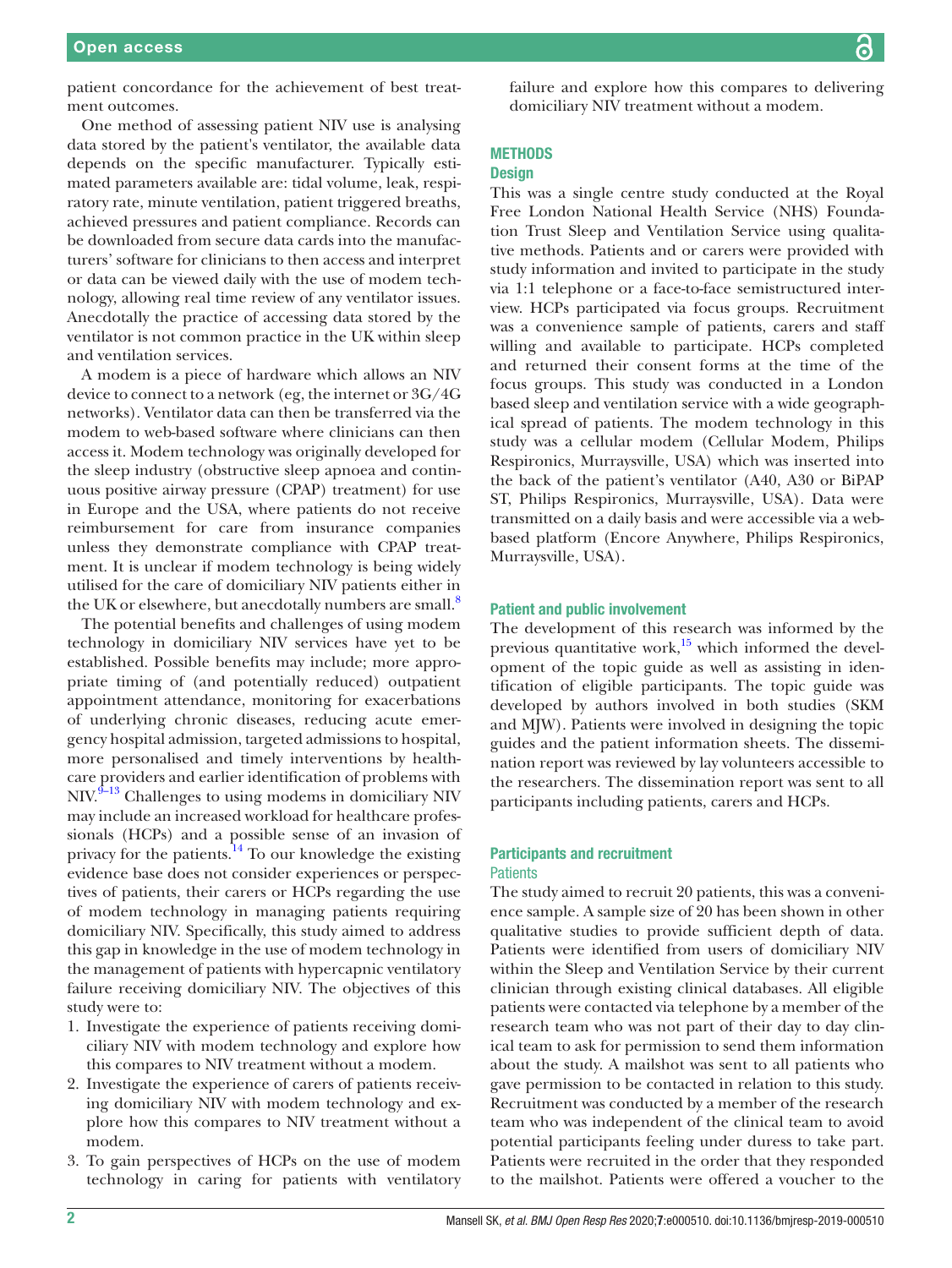value of £20 for taking part in the study and in recognition of their help with the study.

# **Carers**

Additionally, the study aimed to recruit 20 carers this was a convenience sample. A sample size of 20 has been shown in other qualitative studies to provide adequate data. Carers were recruited via current users of the domiciliary NIV service, a database of carers is not held by the Sleep and Ventilation Service. As such recruitment of carers was reliant on patients sharing information with their carers; therefore, if patients did not consent to the mailshot their carers would not have been aware of the study. Patients were asked to share the study information with anyone who provided care for them. Patients were asked to give informed consent for their carer to be approached about participating in the study; carers could participate in the study even if the patient did not wish to take part. A member of the research team who was independent of the clinical team undertook the recruitment procedure. Carers were offered a voucher to the value of £20 for taking part in the study and in recognition of their help with the study. Interviews could take place as a dyad that is, the patient and their carer, or on an individual basis.

# Health care professionals

The study aimed to recruit a minimum of six and a maximum of 12 HCPs from the multidisciplinary team. A sample size of 12 was chosen for convenience and was considered to be realistic given the limited pool of staff who would have the relevant experience of delivering care to sleep and ventilation patients both with and without a modem. Potential HCP participants were identified from the respiratory team by one of the study team (SKM) who had an understanding of staff members' backgrounds. A member of the research team independent of the clinical team sent out information via work emails highlighting the opportunity to participate in the study. Staff were invited to take part in the study during working hours with the permission of their line manager. Staff who took part in the study were provided with refreshments in appreciation of their time and certificate of participation for their professional development portfolio.

# Inclusion and exclusion criteria

Patients and their carers had to have received treatment from the sites domiciliary NIV service both premodem and postmodem installation. HCPs had to have experience of looking after patients with NIV both with and without modems. Patients under the care of the domiciliary NIV service who only had experience of treatment with NIV with a modem in situ were not eligible to take part. Patients unable to verbally communicate in English were likewise excluded.

# Data collection methods

Data collection took place between July and December 2017. Semistructured telephone interviews with patients and carers were audio recorded. The three HCP focus groups were conducted in the work place in a private, quiet room and audio recorded. All of the interviews and focus groups were conducted by the same male researcher (MJW) who was not part of the clinical team and this person also facilitated the three focus groups. Focus groups were chosen for the HCPs to enhance convenience and aid recruitment. Focus groups are forums for coconstructed knowledge, allowing for exchange and development of ideas among the participants as well as an opportunity to discuss differing opinions[.16](#page-8-6) Interviews were chosen for the patients and carers to allow an increased depth of data to be gathered.<sup>16</sup> It was also felt that patients and carers may be more likely to be open and express freedom of speech in an interview than a focus group. Additionally, this patient group have poor health status and the option of a telephone interview avoided the need for patients to travel, if they so wished. Previous field work $15$  had provided some a priori topics and combined with experience in the clinical area enabled the researchers to develop a topic guide for both the interviews and focus groups (see [online supplemen](https://dx.doi.org/10.1136/bmjresp-2019-000510)[tary files 1 and 2](https://dx.doi.org/10.1136/bmjresp-2019-000510)). The topic guide was developed to allow participants to speak freely, encourage diversity in answers given and sought to seek experiences and opinions on the use of the modem technology. This included questions such as:

What would you say has been good about the new ventilator compared to the old?

How does using the new machine make you feel? How does using a modem with on the ventilators im-

pact on your practice?

# Data analysis

All interviews and focus group sessions were transcribed verbatim by a transcription service and were checked for accuracy against the recordings by one of the researchers (MJW). The text was imported into QSR Nvivo (V.12) for data management and analysis. The process of data analysis used was a modified framework analysis.<sup>17</sup> Categories were developed by the researcher (MJW) and key practitioner (SKM) deductively and inductively, the former was based on results from a previous study.<sup>15</sup> This method is in keeping with the use of Framework Analysis $17$  which incorporates both deductive and inductive codes, thus allowing a priori and experiential aspects to be included. As transcripts were read several times as part of the familiarisation process, induction and deductive codes were identified and applied during the steps of data analysis. Associated words and ideas were labelled and organised into a conceptual framework of themes. MJW identified the initial codes and subsequent categories, with rigour of this stage being enhanced through discussion with the key practitioner (SKM). The conceptual framework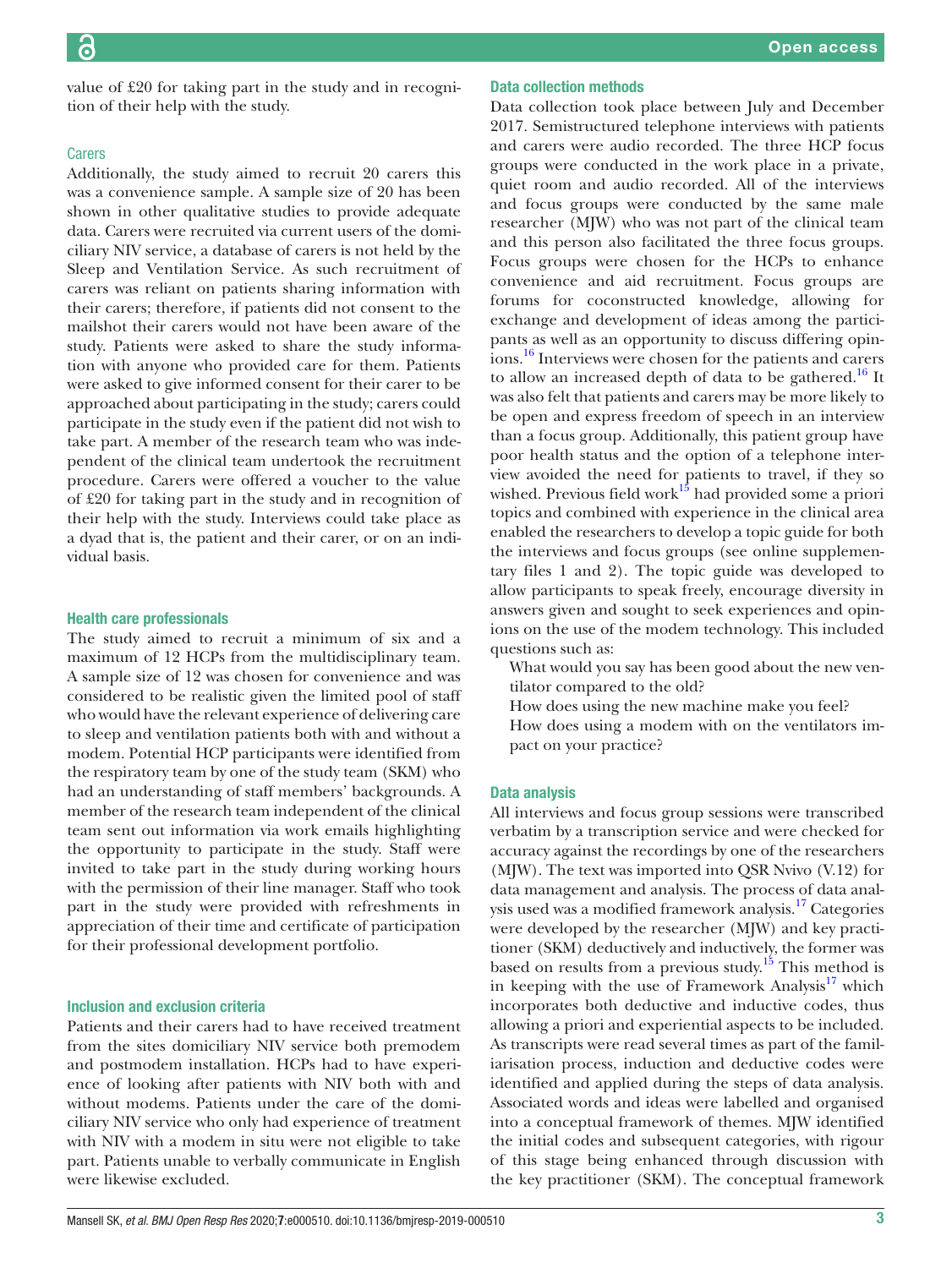

<span id="page-3-0"></span>Figure 1 Flowchart of recruitment of participants.

was further developed and validated through subsequent discussions between MJW and SKM, with themes shared with the wider research team (CK, SM, FG) to ensure the themes were comprehensive and reflective of the interviews and focus group discussions.

#### **RESULTS**

A potential 49 patients and their carers were eligible for the study. A total of 15 patient and 5 carer interviews were conducted including four dyad pairings, [figure](#page-3-0) 1 shows the flow of participants through the study. Recruitment of patients and carers did not meet the intended numbers. Patients who were unable to converse in English were excluded as shown in the flow diagram. Three focus groups were conducted with 12 HCPs with an average of four per group. Demographics of the participants are available in [online supplementary file 3.](https://dx.doi.org/10.1136/bmjresp-2019-000510) There was a tendency towards more male participants (M:F; HCPs 7:5, patients 11:6, carers 4:1). Most HCPs were within the age ranges of 25–34 (n=4) or 35–44 (n=6), while patients were within the age ranges of 65–74 (n=8) and 75–84 (n=5). Most participants were White British (HCPs n=9, patients n=12, carers n=4). Patients had been receiving domiciliary NIV for a mean (SD) of 4.31 (2.19) years. HCPs had been providing domiciliary NIV services for either 1–5 (n=6), 6–10 (n=3), 11–15 (n=2) or 16–20 years (n=1) years.

The analysis of the interviews and focus groups resulted in five themes: 'Surveillance: a paradox of findings', 'Sanctions', 'Complacency and ethics', 'Efficiencies of healthcare provision' and 'Confidence: can be improved with technology'. These themes are discussed below and



<span id="page-3-1"></span>Figure 2 Mind map illustrating contribution of data sources to each theme. HCP, healthcare professional.

supported with representative quotations. [Figure](#page-3-1) 2 illustrates how data from the HCP focus groups and patient and carer interviews' data contributed to the development of each theme.

#### Theme 1. Surveillance: a paradox of findings

HCPs expressed concerns about the ethics of surveillance and whether patients perceived their lives were being unduly scrutinised. Additionally, staff expressed concerns regarding the impact of surveillance on the patient-HCPs relationship (Quotes 1, [table](#page-4-0) 1).

It was suggested that some of the patients' concerns stemmed from misconceptions, for example, the remote monitoring system recorded sound and visual data (ie, they thought they could be seen and heard via the modem) rather than solely data from the patient's ventilator (Quotes 2, [table](#page-4-0) 1).

The patient and carer interviews focused in particular on the respondents' perceptions about remote monitoring. The aim was to explore the range of emotive responses to being monitored via a modem. Using the topic guide, patients and carers were guided to explore any concerns about surveillance and also about whether the monitoring made them feel more secure or confident. The main narrative was they welcomed it and there were no concerns expressed from patients or carers regarding undue surveillance. During one focus group discussion, it was noted there had been no reported cases of patients declining the modem and the general perspective was that patients were not concerned about the monitoring, this observation was supported in the patient interviews (Quotes 3, [table](#page-4-0) 1).

Concerns expressed by HCPs regarding surveillance were not corroborated by patients or carers.

# Theme 2. Sanctions

From the HCPs focus groups it emerged that remote monitoring had enabled clinicians to conduct a more rigorous and methodical assessment of appropriate withdrawal of ventilators in patients who were non-adherent with treatment. Patients who were not using their ventilators as prescribed, were given an opportunity for review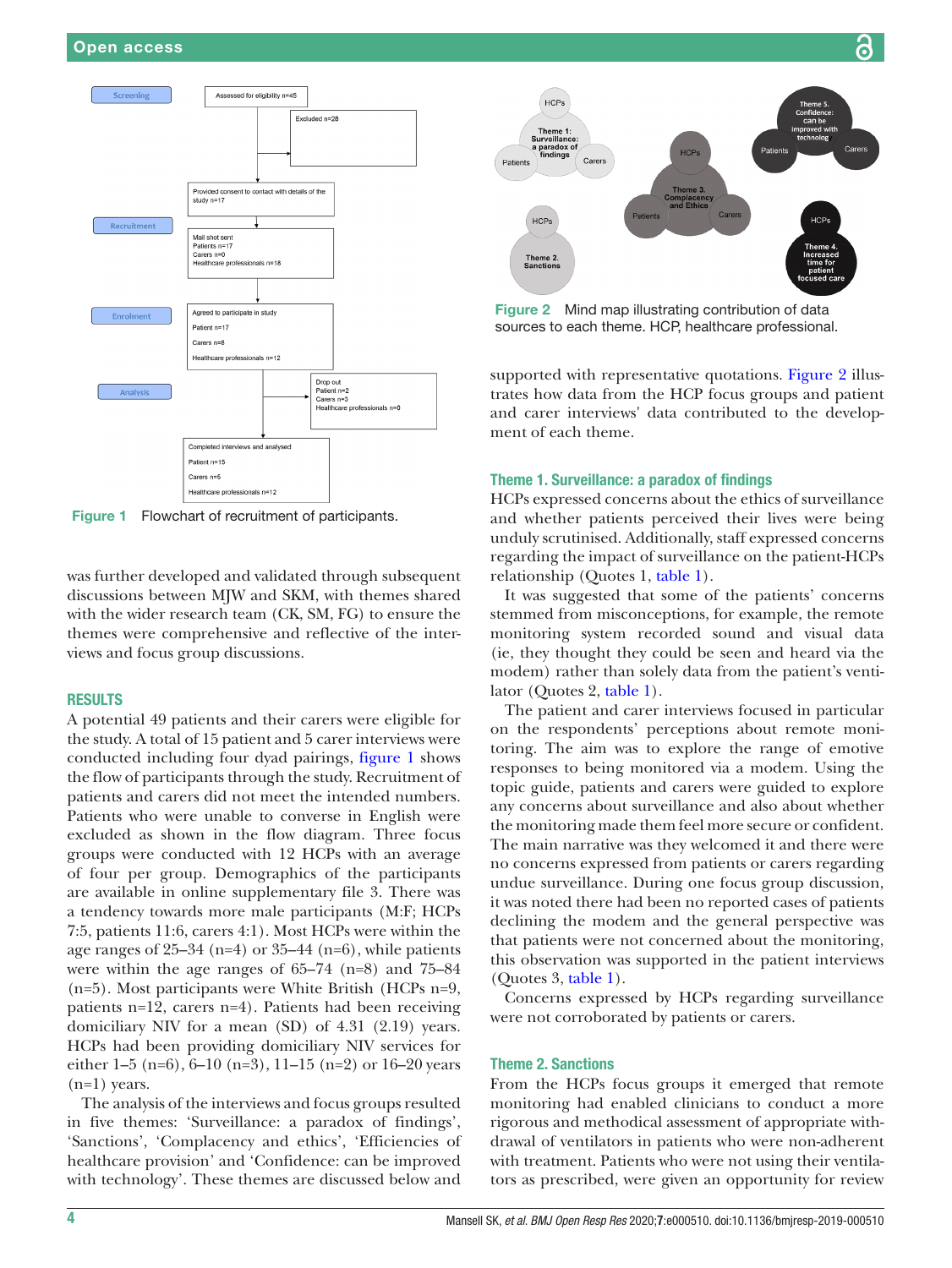<span id="page-4-0"></span>

| Table 1 Representative quotes for theme 1. Surveillance: a<br>paradox of findings |                                                                                                                                                                                                                                                                                                                                                                                                                                                                                                                                                                                                                                                                                                                                                                                                                                                                                                                                                                                                                                                                                                                                                                                                 |  |
|-----------------------------------------------------------------------------------|-------------------------------------------------------------------------------------------------------------------------------------------------------------------------------------------------------------------------------------------------------------------------------------------------------------------------------------------------------------------------------------------------------------------------------------------------------------------------------------------------------------------------------------------------------------------------------------------------------------------------------------------------------------------------------------------------------------------------------------------------------------------------------------------------------------------------------------------------------------------------------------------------------------------------------------------------------------------------------------------------------------------------------------------------------------------------------------------------------------------------------------------------------------------------------------------------|--|
| Quotes<br>1                                                                       | A lot of them do say, 'You've been spying on me'.<br>I had one, 'What does your spy report today?' So<br>they probably feel-I think they're more aware that<br>you're keeping tabs on them. It might improve their<br>compliance, but it might make them resent you<br>slightly, I don't know. (HCP Focus Group 1)                                                                                                                                                                                                                                                                                                                                                                                                                                                                                                                                                                                                                                                                                                                                                                                                                                                                              |  |
| Quotes<br>2                                                                       | I think it's about the terminology that you use with the<br>patient. I've had a couple where they think that I can<br>hear and I can see what's going on in their bedroom<br>and then you have to explain to them, no, I can't hear<br>and I can't see. (HCP Focus Group 2)                                                                                                                                                                                                                                                                                                                                                                                                                                                                                                                                                                                                                                                                                                                                                                                                                                                                                                                     |  |
| Quotes<br>3                                                                       | Interviewer: Okay, so how do you feel about the fact<br>that it's being monitored remotely? Is that something<br>that you think about at all?<br>Patient D: None at all. None at all, none at all. I have<br>had friends seeing the graphs, when I visit the Royal<br>[Free Hospital]. It doesn't really bother me at all.<br>Interviewer: Okay. You've never felt that it's intrusive,<br>that they are monitoring you?<br>Patient E: No, not at all.<br>Interviewer: Right. And how do you feel about the<br>hospital being able to record the information?<br>Patient F: Well, it doesn't bother me at all dear, I'm<br>glad I have somebody to ask how I'm getting on.<br>Patient A: I take no notice.<br>Patient C: I don't even think about it.<br>Patient E: They are keeping an eye on me.<br>Interviewer: Are you happy that the machine is<br>monitoring you? Do you feel safer or do you feel like<br>you're being watched?<br>Patient G: I didn't feel anything at all because when I<br>go through the consultant, she will be able to tell me<br>what  is going on and everything and it works out<br>fine. Twice, at least, I have seen her and she said it's<br>perfectly fine. |  |

of their ventilator prescription (including the use of interfaces and humidification) with troubleshooting of any identified concerns. Risks and benefits of adherence and non-adherence to treatment were explained to the patients. Where patients were consistently noncompliant, they were advised their ventilator would be removed if utilisation did not improve following the shared problem-solving discussion. This process, it was suggested, allowed HCPs the option of offering the ventilators to assess patient compliance in their own environment even in cases where they were not initially confident about patient compliance (Quotes 1, [table](#page-4-1) 2). This theme was developed from the HCPs focus groups alone and was silent in the patient and carer transcripts.

HCPs reported the remote monitoring increased access and equity of care.

#### Theme 3. Complacency and ethics

The theme of 'complacency' emerged from both the focus group and interview data. There was a concern expressed by the HCPs in the focus groups that patients might become complacent because they think their

#### <span id="page-4-1"></span>Table 2 Representative quotes for theme 2. Sanctions

Quotes *We'll give patients an opportunity and we'll review*  1 *them, if they're not compliant … we'll give them a chance to change that. But if they're persistently not compliant … then we're able to have that conversation with them about … about risks and benefits and they've not been compliant and say, 'We're going to retrieve the machine' and discharge them from our care.* (HCP Focus Group 1) *We say to them, 'Okay, we're going to give you sixweeks to demonstrate to us whether you can use it or not'. So it gives them more opportunity, we're able to offer it to more patients, than we maybe would have otherwise, which I think is a good thing. It makes it more equitable care.* (HCP Focus Group 1) *It allows you to have a much more open conversation, doesn't it? You can say, 'If you don't improve your compliance by the next time I see you we're going to take the machine away', and they know that you've set out what's going to happen.* (HCP Focus Group 3)

condition is being continuously monitored (Quotes 1, [table](#page-5-0) 3). Data from the patient and carer interviews suggested that patients might mistakenly believe they are being monitored continuously (Quotes 2, [table](#page-5-0) 3).

Therefore, data from both focus groups and the interviews seem to suggest patients may become complacent and not seek appropriate medical attention when they become unwell due to the remote monitoring (Quotes 1 and 2, [table](#page-5-0) 3).

The focus groups expressed concern about the ethical dilemma of not responding to monitored ventilator data immediately, especially if the patient was unwell, and the resulting outcomes. Similarly, there was a narrative about informing patients they were being monitored but this was not continuous or necessarily routine (Quotes 3, [table](#page-5-0) 3).

HCPs were concerned some patients became complacent as a result of the modem monitoring, and there was some suggestion this was the case from the patient and carer interviews.

#### Theme 4. Increased time for patient focused care

HCPs in the focus groups described a number of ways in which the new system was more efficient; making clinical appointments less necessary and when they did occur, they were more effective (Quotes 1, [table](#page-5-1) 4).

HCPs described how having easy access to the ventilator data allowed them to make prompt informed assessments when dealing with patient telephone enquiries. Having 'real time' ventilator data available meant that patients were not having to attend hospital appointments as often as they had been (Quotes 1 and 2, [table](#page-5-1) 4).

Focus group participants suggested having access to ventilator data prior to an outpatient appointment provided the opportunity to focus their attention on the patient's key needs rather than spending time assessing and corroborating compliance data. While the narrative across all three focus groups supported the view, the new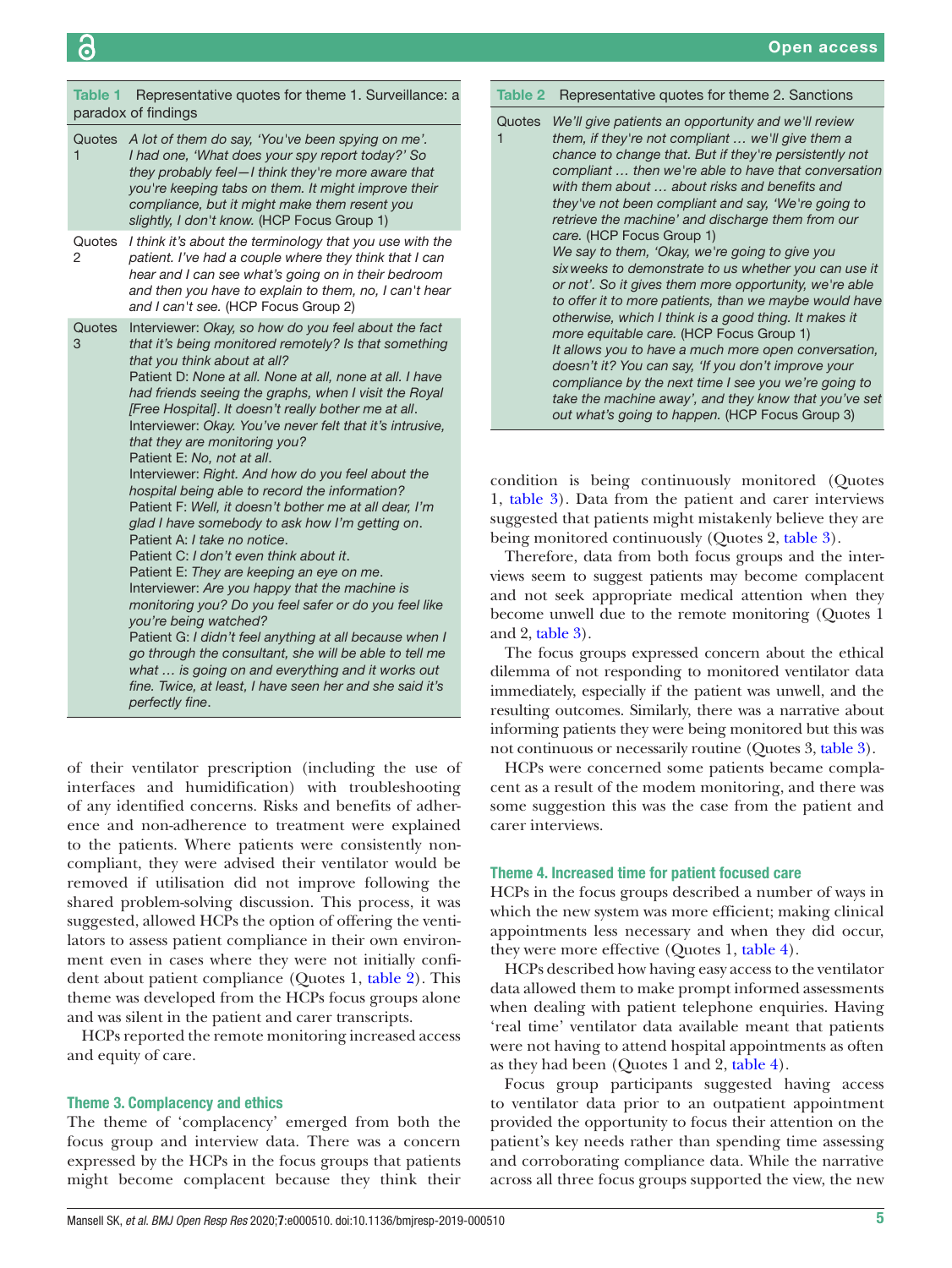<span id="page-5-0"></span>

| Table 3<br>and ethics  | Representative quotes for theme 3. Complacency                                                                                                                                                                                                                                                                                                                                                                                                                                                                                                                                                                                                                                                                                                                                                                                                                                                                                                                                                                                                                                                                           |
|------------------------|--------------------------------------------------------------------------------------------------------------------------------------------------------------------------------------------------------------------------------------------------------------------------------------------------------------------------------------------------------------------------------------------------------------------------------------------------------------------------------------------------------------------------------------------------------------------------------------------------------------------------------------------------------------------------------------------------------------------------------------------------------------------------------------------------------------------------------------------------------------------------------------------------------------------------------------------------------------------------------------------------------------------------------------------------------------------------------------------------------------------------|
| Quotes<br>$\mathbf{1}$ | I don't know if that's this setting, but do you ever get<br>the feeling that they're ignoring things, because they<br>feel like the computer would have told you about it?<br>So that they're not going to call up or they're not going<br>to seek help for a potential problem, because they feel<br>like you should already know, because of the web-<br>based system. (HCP Focus Group 1)<br>I'm not sure about that, and I think that's where my<br>slight, my only concern with it really is that people<br>may-I wonder if people might not seek medical<br>advice because they think that they are being kept an<br>eye on, is my concern with it, sort of where there's a<br>false reassurance. (HCP Focus Group 2)<br>Yes, like Big Brother, they're thinking that if anything<br>goes wrong we would pick it up. Whereas now, I<br>particular word it as, 'If there is a problem we will look<br>at your data and we can fix it remotely'. (HCP Focus<br>Group 3)                                                                                                                                              |
| Quotes<br>2            | Patient H: Well, I think if there's something really wrong<br>with me, the hierarchy at the other end will know about<br>it, without me having ring up  that makes me feel<br>much more secure.<br>Patient I: Well, it makes you feel more comfortable,<br>because you know that if anything goes wrong, it will<br>immediately be spotted.<br>Carer 3:  especially if there was to be any problems<br>with his breathing, I know the hospital is aware of it at<br>the same time as me probably.                                                                                                                                                                                                                                                                                                                                                                                                                                                                                                                                                                                                                        |
| Quotes<br>3            | The main down side as I see it is that you sort of tell<br>somebody that you're watching them but then are<br>you watching them all the time? I think that there's<br>something slightly strange ethically about that. Then<br>the other thing is if you're keeping an eye on them and<br>something terrible had happened to them, I don't think<br>that we have a way to find that out or act upon the<br>information. (HCP Focus Group 2)<br>if you've got a ventilator that's got the data recorded<br>and you're not looking at it, that's like taking a blood<br>test and then not checking the result. You could argue<br>it the other way as well, couldn't you? Maybe the<br>modem adds a different dimension to it but historically<br>we had ventilators that had cards in them that were<br>recording data and generally in the field lots of places<br>don't make use of the card data so then you've got<br>data available to you that you're not using, that's<br>maybe just as much of an ethical issue as if you've got<br>data that you're not checking every day. I don't know.<br>(HCP Focus Group 2) |

system was more efficient and effective, HCPs questioned whether it had saved time overall (Quotes 3, [table](#page-5-1) 4).

It was suggested that more time had been spent preparing for the appointment and that the additional data available required further scrutiny and potentially changes to the regime which might not otherwise have occurred.

# Theme 5. Confidence: can be improved with technology

When prompted to consider whether they felt more secure and/or confident as a result of the monitoring the narrative from both the patient and carer interviews was especially positive (Quotes 1, [table](#page-6-0) 5).

<span id="page-5-1"></span>Table 4 Representative quotes for theme 4. Increased time for patient focused care

Quotes *That's helpful, because in … another unit [where] I've*  1 *worked before, people would phone up and say, 'My machine's gone wrong', but actually you wouldn't know [why), and you'd have to say, 'Press this button, read what it says on the screen …' So, I've not had that [facility] before.* (HCP Focus Group 3) *We're not having to bring them back as frequently, because we're able to see that everything is okay. We're not bringing people back. You know, they're all quite sick patients really, the fact that they're on home ventilation. So there would be a tendency to want to keep an eye on them and check on them regularly. And we're not having to do that as frequently as we might have done, historically.* (HCP Focus Group 1)

Quotes *I'm extrapolating slightly, but whenever I do clinics where I've been able to prepare in advance with* 

 $\mathcal{D}$ 

*information about the patients about the tests that I've done, when I've got all that information to hand, it means that the actual clinic visit for the patient, a bit more time to have more patient-focused discussion. You've got more time for speaking, rather than you finding out about compliance and finding out- asking all these questions that you've already prepared in advance.* (HCP Focus Group 1) *It's usually if they've rung up and said there's a problem, then if they're on the phone we can just ask them to press the button, we can see from the last point they've worn it, and try and problem solve from there.* (HCP Focus Group 3)

Quotes *Yes, because when they first brought it in it did seem*  3 *like it would reduce the workload because, obviously, you'd just wait and firefight, so wait for a phone call to come in and then sort it. Whereas now, you're getting all the information in and you've got to flag up alarms, and if you're monitoring them then you can say that, technically, it does create extra work.* (HCP Focus Group 3) *So I think overall it's time saving. There are some patients where it's more time consuming, because we're checking on them more regularly or they're* 

*being problematic. But if you took the cohort as a whole, I think it's more time efficient.* (HCP Focus Group 1)

The patient perception of their health status in the interviews varied. Some reported improvements and believed the new regime had made a difference, some felt their health had remained the same (including those who claimed there had been no deterioration due to the new regime) but in other cases the patient and/or carer explained their situation had deteriorated due to the nature of their conditions and increasing age. On no occasion, however, was this deterioration attributed to the ventilator remote monitoring. On other occasions improvements were attributed to enhancements in the interface rather than to the remote monitoring (Quotes 2, [table](#page-6-0) 5).

Patients and carers were positive about the impact of the modems on their health and well-being, particularly their confidence.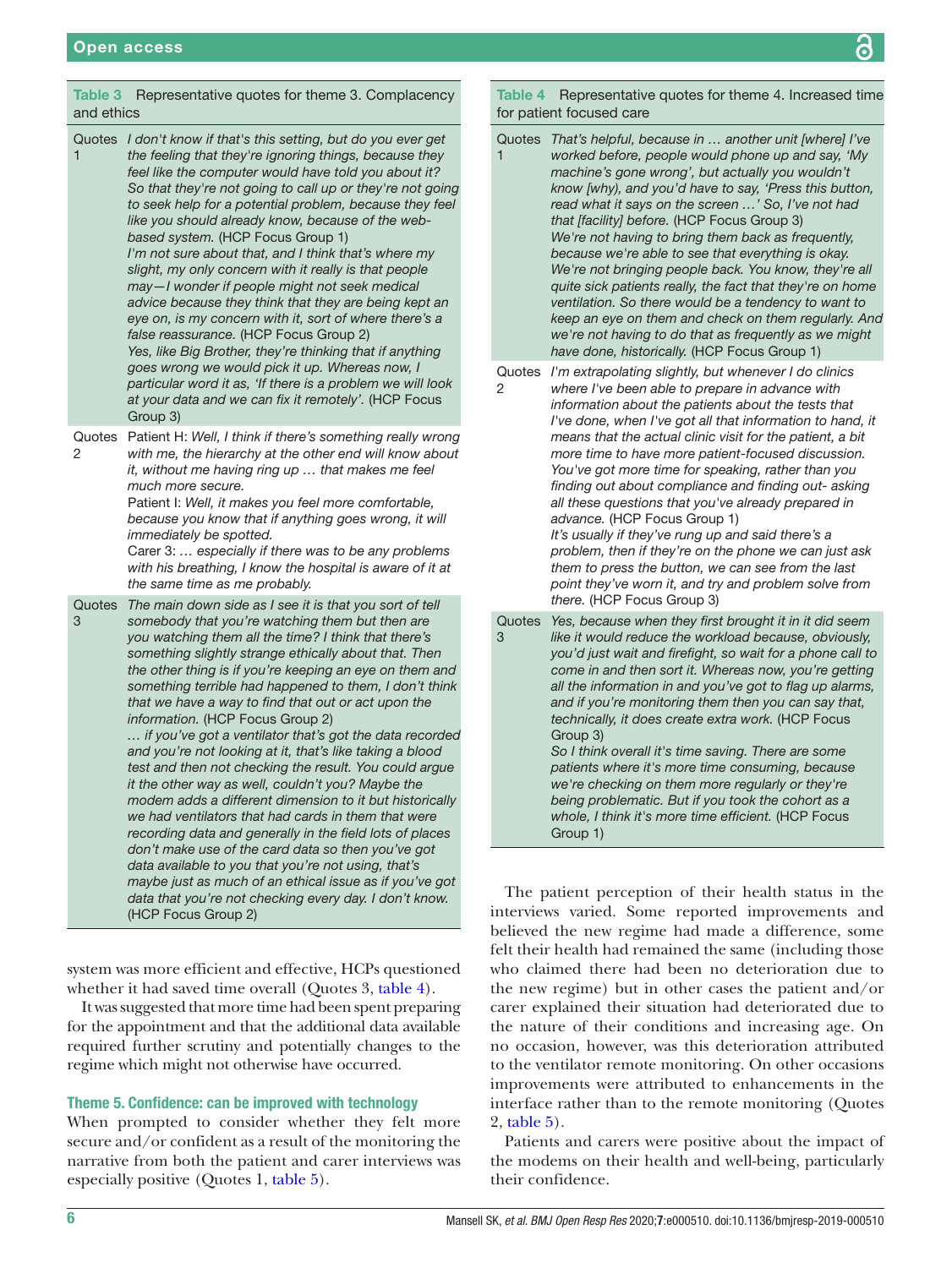# <span id="page-6-0"></span>Table 5 Representative quotes for theme 5. Confidence: can be improved with technology

| Quotes 1 | Interviewer: Do you feel safer? Or more comfortable<br>or confident about it?<br>Patient F: Well I feel confident and safer that<br>somebody knows what's going on, and how<br>I'm progressing. So when I go to the clinic, the<br>consultant, you know, takes me to the room, that<br>the lady has everything, and she deals with me. If<br>anything is going wrong and she will tell him.<br>Interviewer: What about feeling safer, or more<br>confident?<br>Patient Q: Well I feel safer because if there's<br>something wrong, it's flagged up at the hospital.<br>Carer 3: Yes, because I just know, especially if there<br>was to be any problem with his breathing, I know<br>that the hospital is aware of it at the same time<br>as me probably. Or if there was a problem that I<br>couldn't pick up, it would certainly pick up on the<br>modem, and they would phone us and say it needs<br>altering or whatever. That makes me feel far more<br>confident. |
|----------|-------------------------------------------------------------------------------------------------------------------------------------------------------------------------------------------------------------------------------------------------------------------------------------------------------------------------------------------------------------------------------------------------------------------------------------------------------------------------------------------------------------------------------------------------------------------------------------------------------------------------------------------------------------------------------------------------------------------------------------------------------------------------------------------------------------------------------------------------------------------------------------------------------------------------------------------------------------------------|
|          | Quotes 2 Carer 2: IN/e can see the difference now because                                                                                                                                                                                                                                                                                                                                                                                                                                                                                                                                                                                                                                                                                                                                                                                                                                                                                                               |

Quotes 2 Carer 2: *We can see the difference now, because when she was using the old one she was [retaining] carbon dioxide, which means maybe the settings even though the settings were done—it's different now, the new one now, they did the settings and the carbon dioxide level is quite low, compared with the other one, the first one. So that's why they changed it to say this one is more powerful, and it can adjust to her breathing rhythm, so that it's not too difficult for her*.

> Interviewer: *Yes. Okay. So your health, you think it's deteriorated a little bit. I'm just wondering whether you attribute that to the new modem, or do you think that would have happened anyway?*

Patient B: *I think it would have happened anyway*. Interviewer: *Well that's very good. And would you say that improvement in your health is connected to the way that they can monitor your usage of the machine?*

Patient F: *Yes, because there's no other way they could have done it. With one in my nose that I use in the day, they can't monitor that. And I'm only on half a litre, so that goes right through the night, and I think it's quite good. I feel good, because I dropped off to sleep very quick'.*

### **DISCUSSION**

To our knowledge this is the first qualitative study conducted in the field of sleep and ventilation investigating patients, carers and HCPs' opinions on the use of modem technology to manage patients with domiciliary NIV.

The use of domiciliary NIV for patients with chronic hypercapnic ventilatory failure is standard care for patients with neuromuscular disease and chest wall deformities and is increasingly recognised as appropriate for those with obesity related respiratory failure and Chronic Obstructive Pulmonary Disease (COPD).<sup>[3 5 18–22](#page-8-8)</sup> However, clinicians recognise that patients' ability to comply with NIV at home is multifactorial and complex. There are often many socioeconomic factors to take

into consideration when reasoning whether a patient should be issued with domiciliary NIV or not. In our clinical practice, and as supported by the results of this study, the use of modem technology enables increased equity and accessibility of care for patients at high risk of non-concordance with treatment. The use of remote monitoring technology allows the clinicians working in the service to support patients in the community to assess their ability to concord with treatment. Additionally, the approach of ongoing assessment of concordance with treatment and subsequent removal of ventilators where patients are unable to be concordant with treatment despite all supportive strategies, as highlighted in the HCP focus groups, could be viewed as ensuring judicious use of healthcare resources.

The HCPs in the focus groups highlighted they felt the modem technology had increased their efficiency. Overall, they did not necessarily report the use of modem technology had saved them time, it was not within the aims and objectives of this study to assess cost effectiveness or healthcare utilisation and so there is no quantitative data to support or refute this qualitative finding. Certainly, further investigation is warranted into the cost benefit implications of modem technology for patients receiving domiciliary NIV. The results of this study could help inform the design of a cost benefit analysis.

Concerns regarding surveillance expressed by HCPs were not corroborated by patients, suggesting acceptability of the concept of remote monitoring. This is in contrast to a European Respiratory Society/European Lung Foundation survey which found that in European countries (primarily Germany, Netherlands, Italy and Spain) only 47% of patients and 62% of carers were happy to be monitored remotely. $^{23}$  This suggests that maybe UK patients and carers are more willing to accept remote monitoring than their European counterparts. Perhaps the clinical area where surveillance is most routinely used is in cardiology where implantable devices with remote monitoring have been used for many years. Results from our study suggests remote monitoring is acceptable to patients and concurs with patient satisfaction questionnaires in cardiology studies which reported remote monitoring of implantable devices was acceptable for patients and healthcare workers. $24\frac{24}{5}$  Similarly stroke survivors using virtual reality for lower limb rehabilitation found the technology acceptable and demonstrated an increased compliance with treatment.<sup>26</sup> Conversely, a stroke survivor study that explored the use of technology at home reported concern about a 'big brother' effect, although of note these participants lacked confidence with technology.<sup>[26](#page-8-11)</sup>

Despite a potentially negative impact on self-efficacy resulting in complacency, both patients and carers reported an increase in confidence due to the remote monitoring. It is recognised that domiciliary NIV is associated with a high carer burden.<sup>27</sup> <sup>28</sup> The results of this study suggest the use of remote monitoring can increase confidence of carers. Further research is required to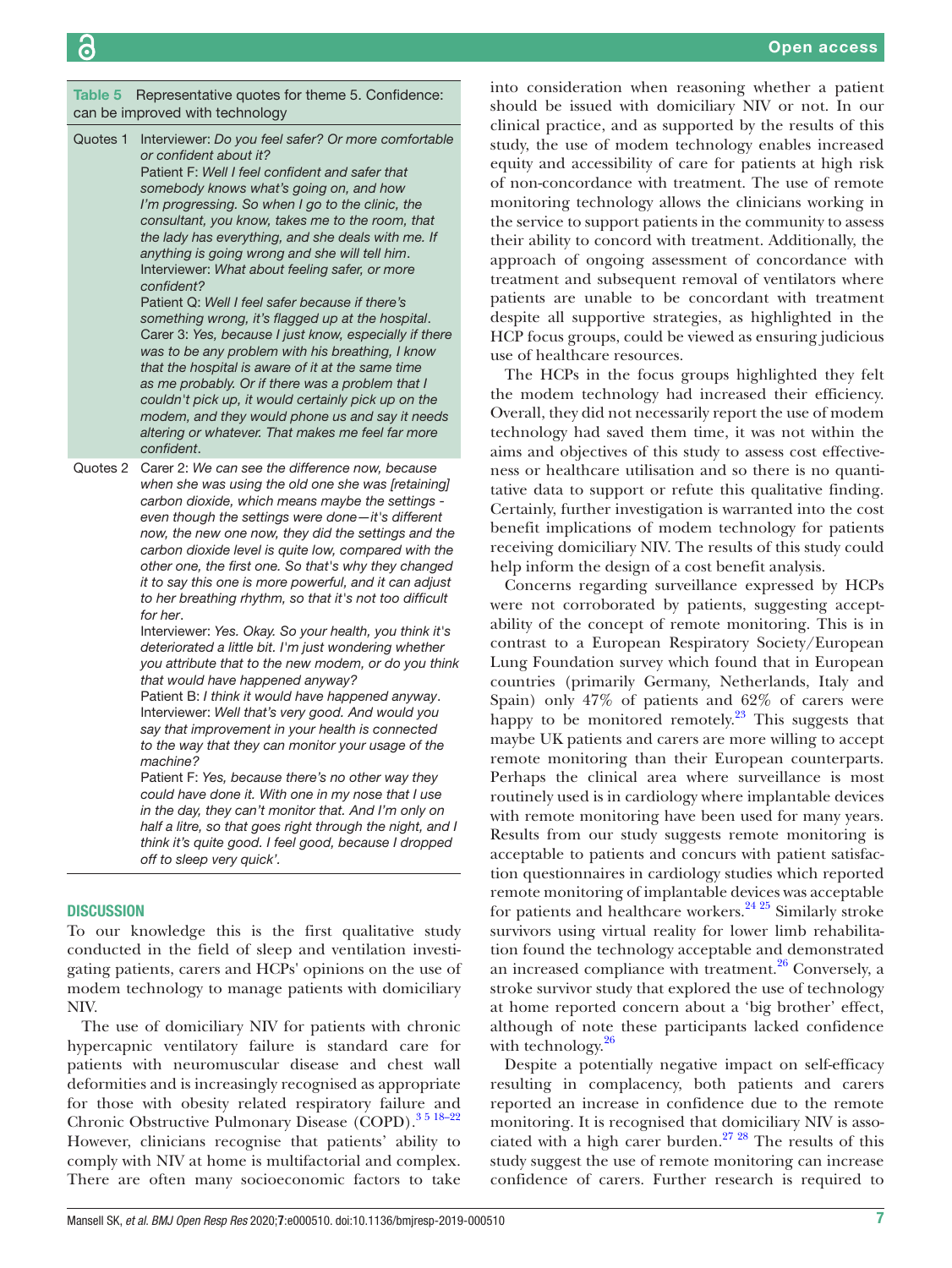investigate whether remote monitoring could help to reduce carer burden. The results of this study could help inform such a study design.

The theme of *Complacency* requires further investigation. Complacency was a concern expressed by the HCPs in the focus groups and it seems from the patient and carer interviews there may be a degree of complacency brought about by the surveillance aspect of the modem technology. Previously, the use of telemonitoring in patients receiving domiciliary NIV has been investigated.[29](#page-8-13) Telemonitoring is a different, but perhaps in some ways, comparable technology to remote monitoring via modems[.13](#page-8-14) In the TELECraft study the authors found a reduction in self-efficacy when patients underwent telemonitoring[.29](#page-8-13) It could be speculated therefore that the use of any form of remote monitoring can reduce self-efficacy and potentially bring about complacency in seeking appropriate medical interventions. Conversely, there is a move towards increasing patients' ability to selfmanage their conditions. In the UK, the use of technology to facilitate self-management is heavily referenced and relied on in the government's aim to increase efficiencies and deliver its objective of future proofing the NHS. $^{30}$  $^{30}$  $^{30}$  In the 'ethics' theme, HCPs expressed concerns regarding the ethics of how frequently data would be monitored. However, domiciliary NIV devices have had the ability to monitor data via secure data cards prior to the development of modem technology and yet anecdotally, the use of data from ventilators is not routine practice in many services. One could argue there are ethical concerns regarding having assessment data available which is not routinely reviewed or acted on. HCPs should ensure a careful narrative with patients about how frequently data received via remote monitoring is checked and assessed. Furthermore, a narrative regarding seeking appropriate medical attention and advice is imperative in ensuring appropriate healthcare utilisation in these patients with chronic health conditions. Information regarding these discussions should be provided in a variety of mediums including both verbally and written.

Within the UK, it is recognised there are geographical areas where a lack of digital skills and literacy is impacting on health outcomes. $31$  In order to use digital technology to enhance health outcomes for populations, further qualitative research is required to comprehend the acceptability of technology by patients, their carers and HCPs. Furthermore, research is required into patients, carers and HCPs willingness to engage in education to develop their digital literacy skills.<sup>31</sup> In the UK, Health Education England have developed a framework for increasing the digital literacy of staff and NHS digital have commissioned work to engage patient populations to develop methods of embedding digital literacy training into communities.<sup>31 32</sup> Qualitative research will be a useful tool in comprehending both the barriers and enablers to use of digital and technology in healthcare. Further understanding is required of how we can best use digital and technology in healthcare.

# Limitations

This was a UK, urban, large city-based study and the authors acknowledge that different cultures and socioeconomic settings would probably produce different results. This fact could reduce the transferability of the findings from this study outside of the UK. The study aimed to recruit 20 patients and 20 carers: recruiting carers was particularly challenging. The participants in this study were predominantly White British. A larger sample size may have allowed for a greater demographic spread which may have resulted in different themes emerging. An independent researcher (MJW) conducted the interviews and focus groups thus increasing credibility.<sup>33</sup> The use of an incentive voucher (for a UK high street retailer) may have affected the willingness of patients and carers and encouraged them to participate in the study. The participants were self-selecting and it is acknowledged in research methodology that patients who engage in research are not always truly representative of the population, this fact may have created some selection bias in our sample. Additionally, the carers could only be recruited from patients who had agreed to be contacted about the study and where patients provided their carers with the information about the study. This may have created further selection bias. Furthermore, the numbers of carers recruited were less than the number of patients and less than the intended numbers. However, given the paucity of data in this field including the carer data was felt to be relevant. Finally, the HCPs were those working at the research site, many of whom had mostly worked in London, which could have limited the experiences shared and therefore the themes developed from the HCPs focus group.

#### **CONCLUSION**

This is the first study to investigate patients, carers and HCPs' experiences and perspectives on using modem technology in the management of domiciliary NIV. Modem technology was acceptable and considered a useful addition by HCPs, patients and carers. Further research is required into the issue of complacency associated with modem technology. This qualitative study has provided an important and useful narrative on the use of remote monitoring for patients receiving domiciliary NIV. It could be used to inform future studies and service design and provides an example of patient and public engagement.

Acknowledgements The authors would like to thank the participants of this study, including staff at the Royal Free London NHS Foundation Trust.

Contributors SKM: conceived the idea, sourced funding, developed the protocol, sought ethical and other permissions, acted as the principal and chief investigator and developed the manuscript. MJW: developed the protocol, collected the data, analysed the results and contributed to the manuscript development. FG: recruited participants, gained signed informed consent, maintained the site file, assisted in permissions and day to day operational running of the study and contributed to the manuscript. CK: assisted in permissions and day to day operational running of the study and made substantial contributions to the development of the manuscript. SM: developed the protocol, recruited participants and made substantial contributions to the development of the manuscript.